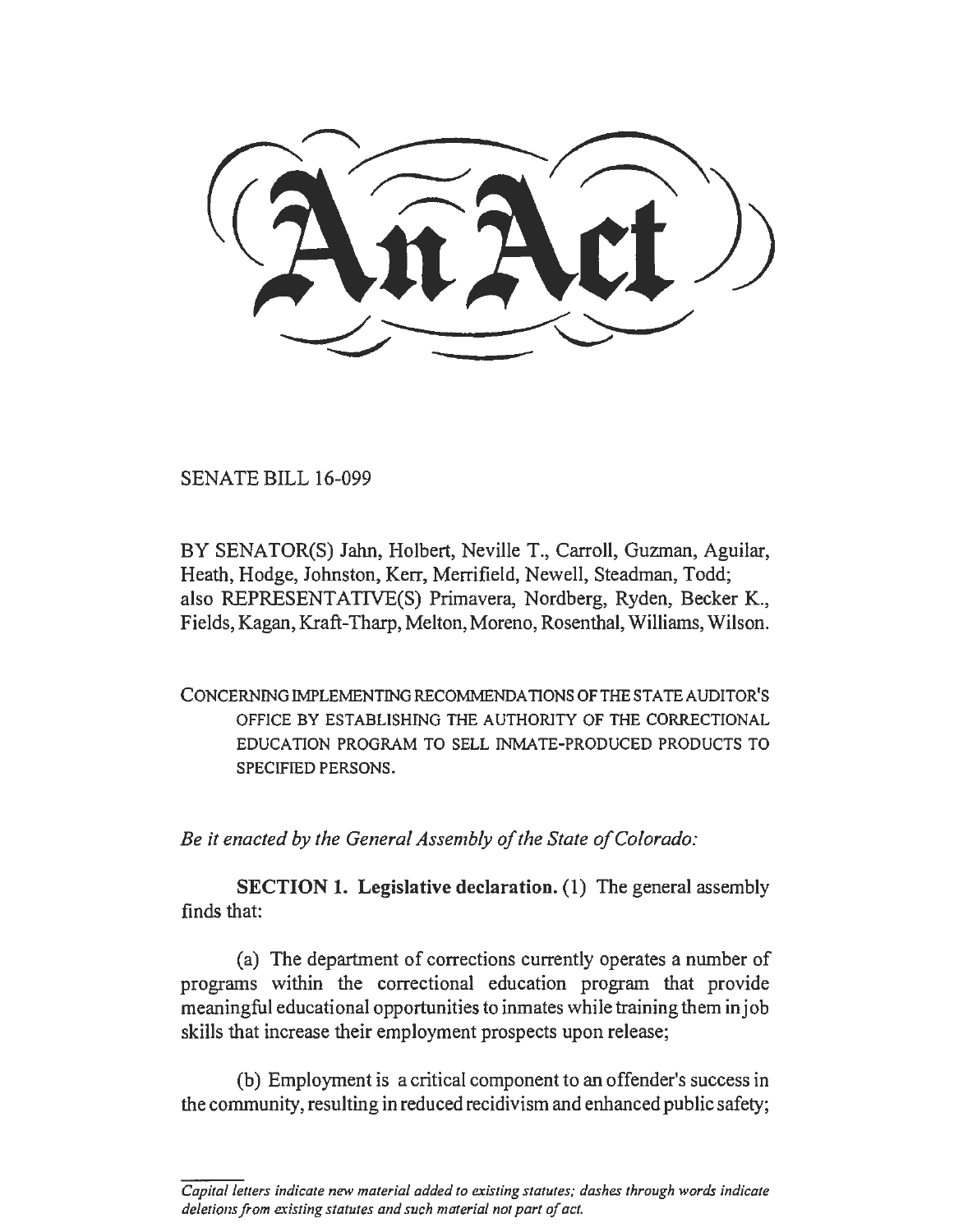(c) The correctional education program operates in a manner that is similar to the Colorado community college system, which can sell goods and services on a limited basis; and

( d) The purpose of this act is to allow the correctional education program to operate in a manner similar to the Colorado community college system through the limited sale of goods and services and to allow inmates to benefit from the skills and certificates earned through such programs, while enhancing public safety, reducing recidivism, and providing a more highly trained workforce.

SECTION 2. In Colorado Revised Statutes, 17-32-106, add (1) (b.5) as follows:

17-32-106. Powers and duties of the program. (1) In connection with the development and implementation of the correctional education program, the program shall have the following powers and duties:

(b.5) TO SELL GOODS AND SERVICES PURSUANT TO THE PROVISIONS OF SECTION 17-32-108;

SECTION 3. In Colorado Revised Statutes, add 17-32-108 as follows:

 $17-32-108$ . Sale of goods and services.  $(1)(a)$  THE CORRECTIONAL EDUCATION PROGRAM IS AUTHORIZED TO SELL GOODS AND SERVICES TO INMATES, INVITED GUESTS, EMPLOYEES OF THE DEPARTMENT, GOVERNMENTAL AGENCIES, OR NONPROFIT ORGANIZATIONS ONLY IF THE PROVISION OF THE GOODS OR SERVICES OFFERS A VALUABLE EDUCATIONAL EXPERIENCE FOR INMATES AND FULFILLS THE GOALS AND OBJECTIVES OF THE PROGRAM.

(b) THE DEPARTMENT SHALL ADOPT PROCEDURES FOR HEARING COMPLAINTS OF UNFAIR COMPETITION BY PRIVATELY OWNED BUSINESSES. IF A PRIVATELY OWNED BUSINESS MAKES A COMPLAINT OF UNFAIR COMPETITION IN RELATION TO THE ACTIVITIES OF THE CORRECTIONAL EDUCATION PROGRAM, THE DEPARTMENT SHALL HOLD A HEARING ON THE COMPLAINT. THE EXECUTIVE DIRECTOR OR HIS OR HER DESIGNEE SHALL HEAR THE COMPLAINT, AND THE DECISION OF THE DIRECTOR OR DESIGNEE ISFINAL.ASPARTOFTHEREPORTREQUIREDBYSECTION 17-32-105 (8), THE

PAGE 2-SENATE BILL 16-099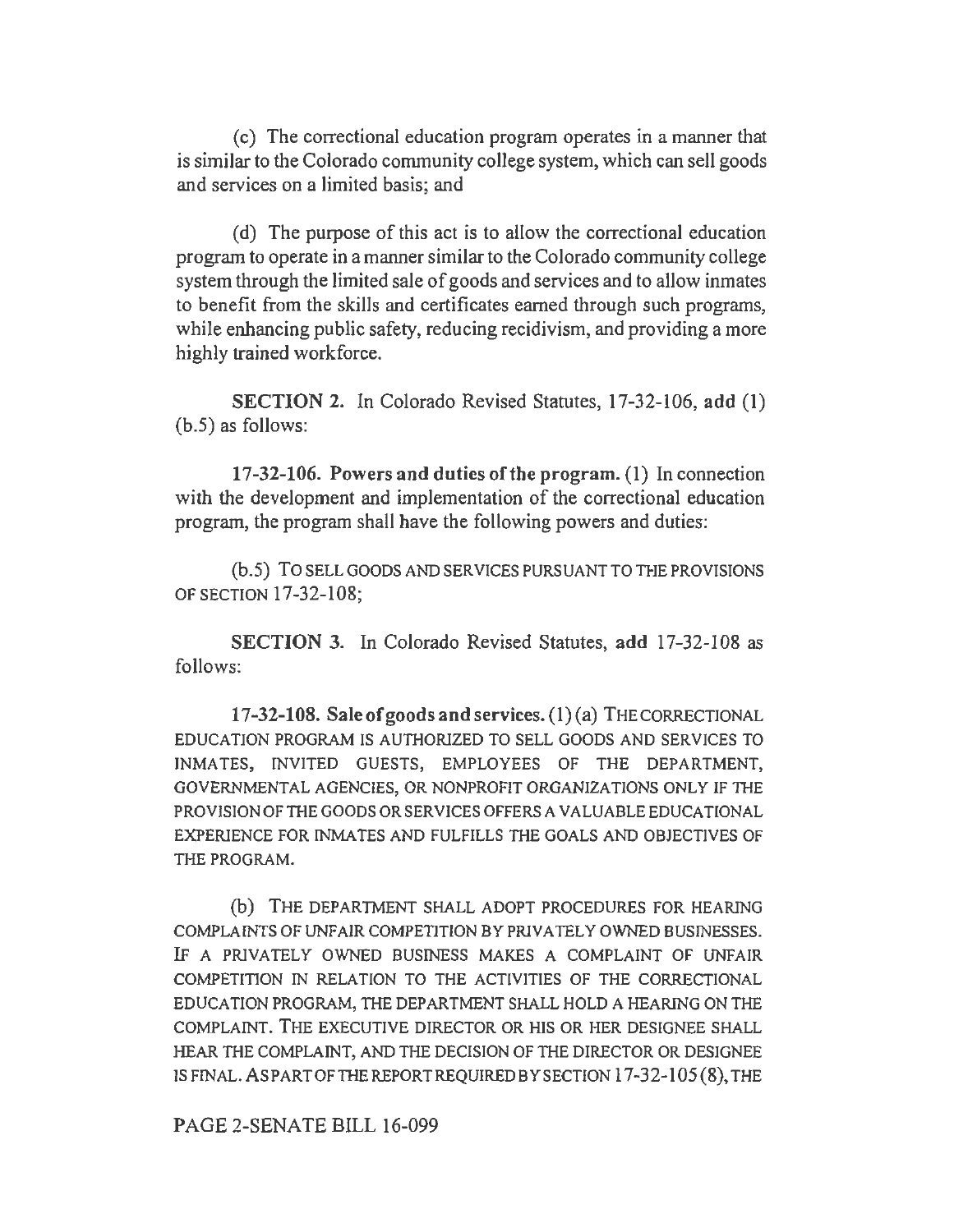DEPARTMENT SHALL REPORT THE NUMBER OF COMPLAINTS FILED PURSUANT TO THIS PARAGRAPH (b) AND THE OUTCOME OF THE COMPLAINTS.

(2) (a) THE PROGRAM SHALL FIX AND DETERMINE THE PRICES AT WHICH ALL LABOR IS PERFORMED AND AT WHICH ALL GOODS AND SERVICES PRODUCED ARE SOLD. SUCH PRICES MUST BE AS NEAR TO THE PREVAILING MARKET PRICES FOR GOODS AND SERVICES OF SIMILAR QUALITY AS IS PRACTICAL, OR GOODS AND SERVICES SOLD THROUGH THE COLORADO COMMUNITY COLLEGE SYSTEM PURSUANT TO SECTION 24-113-104, C.R.S.

(b) THE PROGRAM SHALL ENSURE THAT THE LEVEL OF QUALITY OF GOODS AND SERVICES PRODUCED IS COMPARABLE TO SIMILAR GOODS AND SERVICES AVAILABLE FROM THE PRIVATE SECTOR OR THE COLORADO COMMUNITY COLLEGE SYSTEM. THE SALE OF SUCH GOODS OR SERVICES SHALL NOT GIVE RISE TO ANY WARRANTIES. NO REFUND OR REPLACEMENT SHALL BE MADE AFTER NINETY DAYS FROM THE DATE OF THE SALE.

( c) THE CORRECTIONAL EDUCATION PROGRAM SHALL TRANSMIT ALL REVENUES COLLECTED BY THE PROGRAM FROM THE SALE OF GOODS OR SERVICES TO THE STATE TREASURER FOR DEPOSIT IN THE CORRECTIONAL EDUCATION PROGRAM FUND, CREATED PURSUANT TO SECTION 17-32-107.

SECTION 4. In Colorado Revised Statutes, amend 17-32-107 as follows:

17-32-107. Correctional education program fund. There is hereby created in the state treasury the correctional education program fund, which shall be administered by the program and that shall consist CONSISTS of all moneys received by the program from the federal government, FROM THE SALE OF GOODS OR SERVICES BY THE PROGRAM, and from contributions, grants, gifts, bequests, and donations from individuals, private organizations, and foundations. The moneys in the fund shall-be ARE subject to annual appropriation by the general assembly to the program for the purpose of developing and implementing a correctional education program. Any moneys not appropriated or not expended at the end of the fiscal year shaH remain in the fund and shall not be transferred to or revert to the general fund of the state. Any interest earned on the investment or deposit of moneys in the fund shall remain REMAINS in the fund and shall not be credited to the general fund of the state.

PAGE 3-SENATE BILL 16-099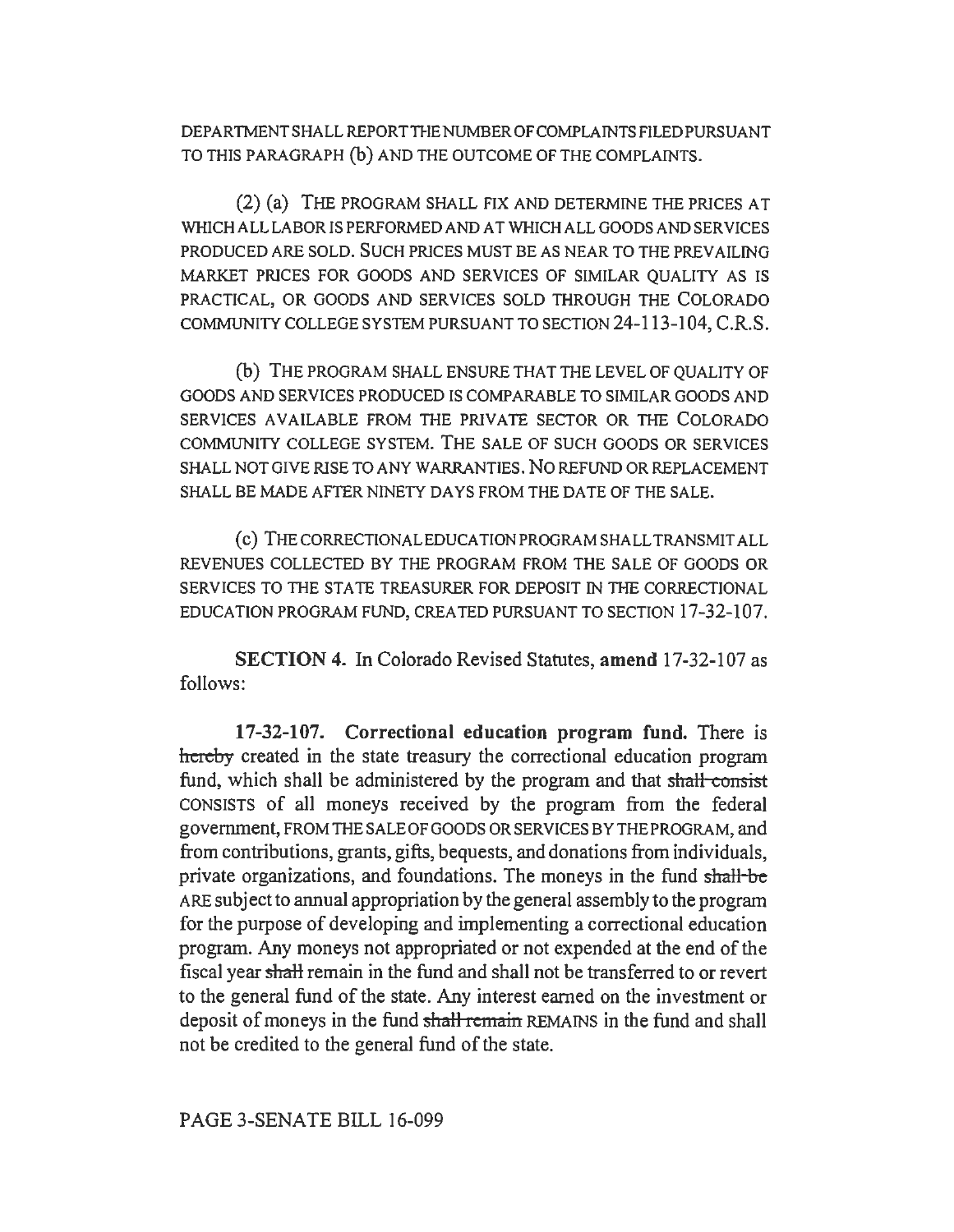SECTION 5. In Colorado Revised Statutes, 24-113-103, add (3) (b.5) *as* follows:

24-113-103. State competition with private enterprise prohibited - exceptions. (3) The restrictions on competition with private enterprise contained in this section do not apply to:

(b.5) THE CORRECTIONAL EDUCATION PROGRAM OPERA TED BY THE DEPARTMENT OF CORRECTIONS PURSUANT TO ARTICLE 32 OF TITLE 17, C.R.S.;

SECTION 6. Safety clause. The general assembly hereby finds,